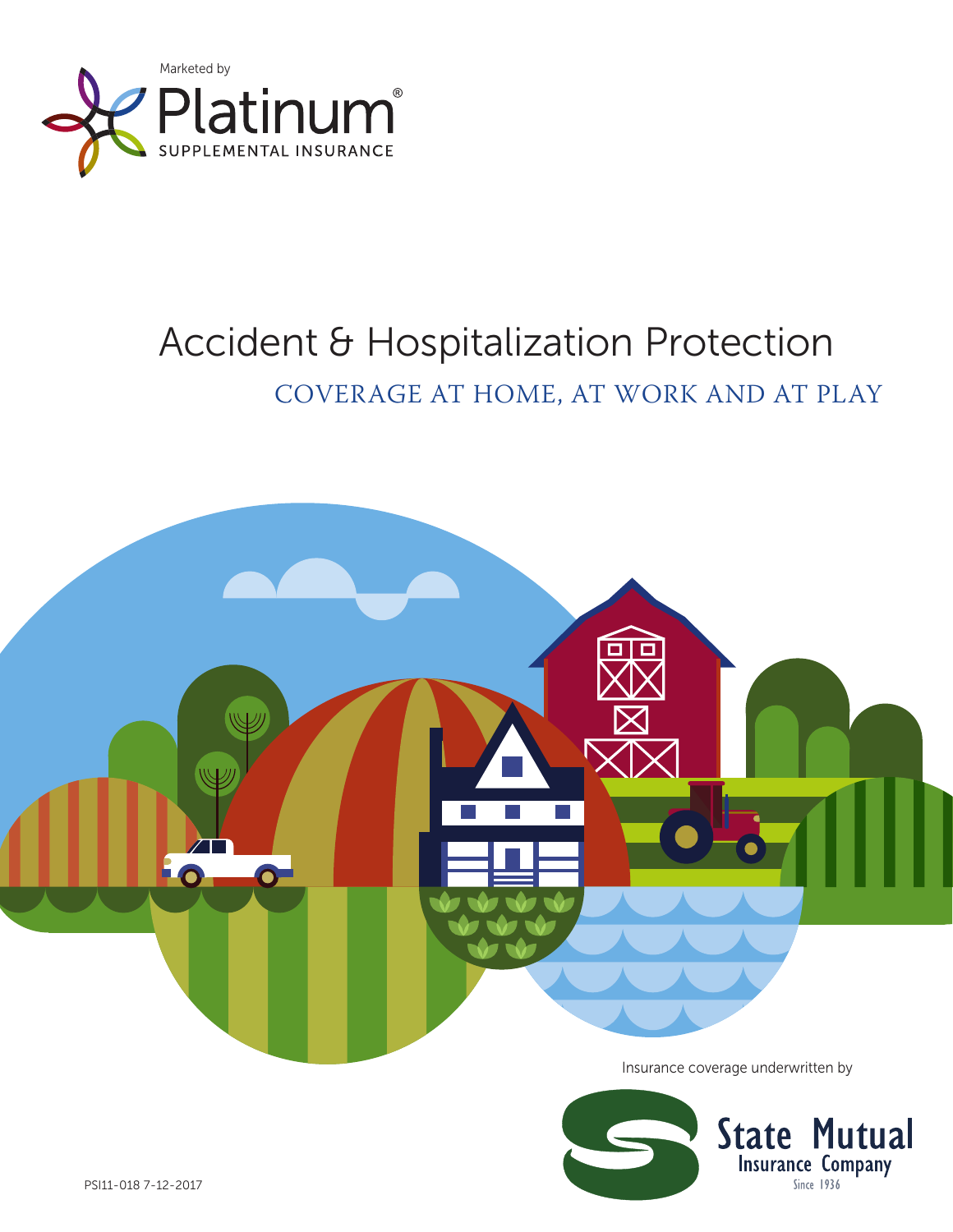Focus on recovery, not expenses.

## Accidental Death Lump Sum<sup>1</sup>

# \$300,000 Lump Sum Benefit

Pays the lump sum benefit amount when a covered person dies solely as a result of, and within 90 days of, a covered accidental injury.

### Accident Benefits<sup>1</sup>

### ACCIDENTAL FRACTURE NO LIFETIME MAXIMUM

The Accidental Fracture Benefit will pay the lump sum benefit amount when a covered person suffers a fracture as a direct result of an accidental injury and the fracture is diagnosed and treated by a physician within 90 days after the covered accident. If a covered person sustains more than one fracture as a result of one accidental injury, we will pay two times the largest accidental fracture benefit.

|                   | Open/Compound | Closed   |
|-------------------|---------------|----------|
| Skull (depressed) | \$25,000      | \$12,500 |
| Skull (simple)    | \$10,000      | \$5,000  |
| Hip/Thigh         | \$15,000      | \$7,500  |
| Leg               | \$8,000       | \$4,000  |
| <b>Rib</b>        | \$2,500       | \$1,250  |

### Benefits are paid directly to you

to help with expenses major medical insurance does not pay, like:

- Deductibles
- Co-payments
- Special diets
- Loss of income
- Utilities

PSI11-018 Page 1

• Groceries

- Transportation or lodging to seek the best treatment
- Mortgage/Rent
- Childcare
- Necessary home modifications

1 Accident Benefit Insurance Policy. Policy benefit amounts listed are based on the Plan E benefit plan. Other benefit plans are available. Premiums vary by plan.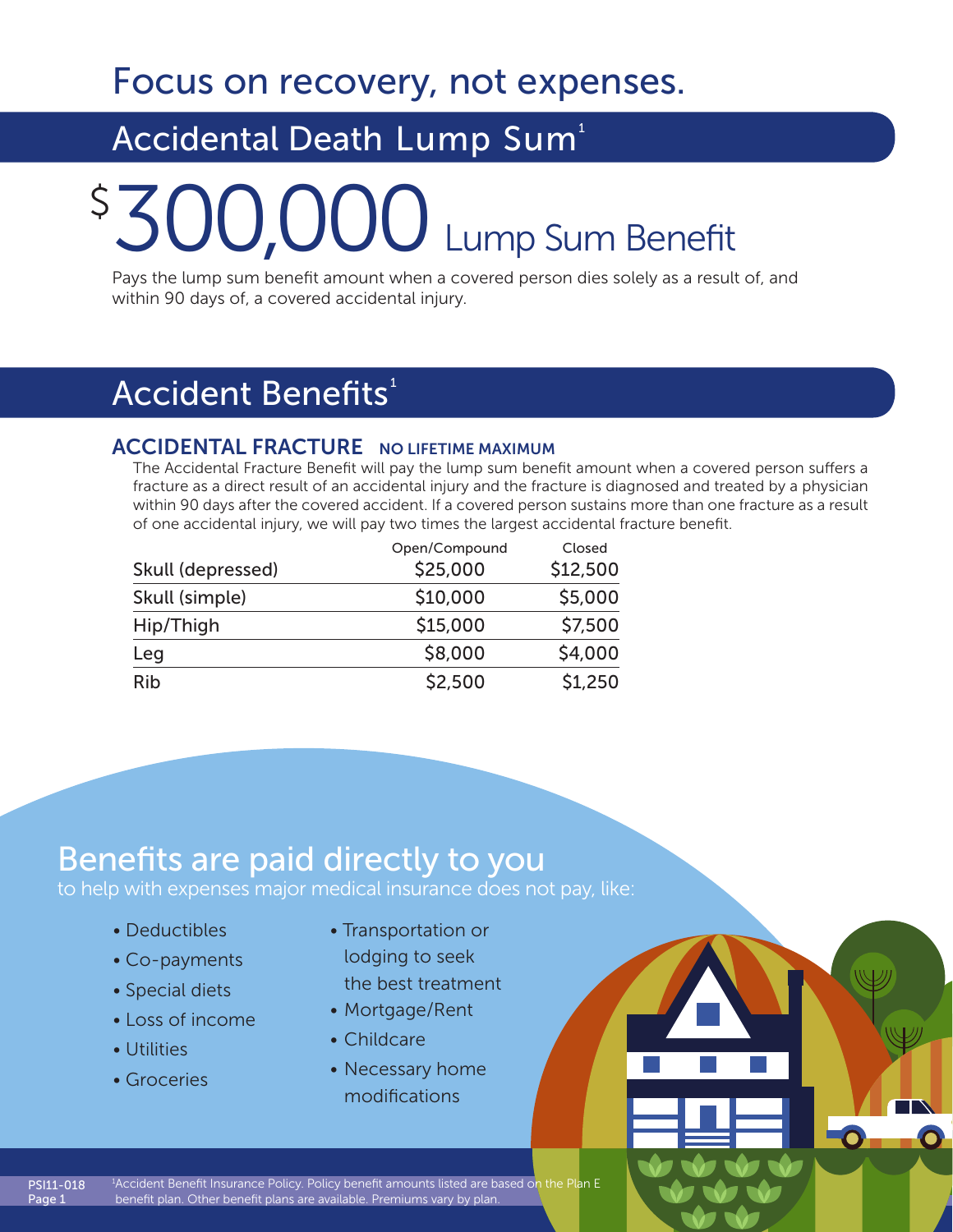## Accident Benefits $^{\rm t}$ continued

### ACCIDENTAL DISLOCATION NO LIFETIME MAXIMUM

The Accidental Dislocation Benefit will pay the lump sum benefit amount when a covered person suffers a dislocation as a direct result of a covered accidental injury and the dislocation is diagnosed and treated by a physician within 90 days after the covered accident.

Accidents happen. An unintentionalinjury death occurs every four minutes, and a disabling injury every second.<sup>2</sup>

| Hip                 | <b>Multiple Dislocation</b><br>\$37,500 | Dislocation<br>\$25,000 | <b>Partial Dislocation</b><br>\$6,250 |
|---------------------|-----------------------------------------|-------------------------|---------------------------------------|
| Knee (not knee cap) | \$30,000                                | \$20,000                | \$5,000                               |
| Shoulder            | \$22,500                                | \$15,000                | \$3,750                               |
| Foot or Ankle       | \$18,750                                | \$12,500                | \$3,125                               |
| Hand                | \$15,000                                | \$10,000                | \$2,500                               |
| Finger or Toe       | \$7,500                                 | \$5,000                 | \$1,250                               |

### ACCIDENTAL LACERATION // Up to \$5,000 NO LIFETIME MAXIMUM

The Accidental Laceration Benefit pays the lump sum benefit amount when a covered person suffers a laceration as a direct result of an accidental injury and the laceration is repaired with sutures by a physician within 72 hours after a covered accident.

### ACCIDENTAL BURN // \$12,000 NO LIFETIME MAXIMUM

The Accidental Burn Benefit pays the lump sum benefit amount when a covered person suffers seconddegree burns covering at least 25 percent of the body, or third-degree burns covering at least nine square inches of the body, will also pay 50 percent of the lump sum benefit when a covered person receives skin grafts as a direct result of a covered accidental injury and is treated by a physician within 72 hours after the covered accident.

## Accidental Dismemberment Lump Sum Benefit $3$

## \$150,000 Lump Sum Benefit Up to

Pays the applicable lump sum benefit amount if a covered person suffers total and irrecoverable loss of eyesight or limbs solely as a result of, and within 90 days of, a covered accidental injury. If a covered person sustains more than one covered loss as a result of one accident, the benefit will pay only one amount—the largest amount the covered person is entitled.

<sup>2</sup>Injury Facts 2017 Edition. National Safety Council. <sup>3</sup> Accident Benefit Insurance Policy. Policy benefit amounts listed are based on the Plan E benefit plan. Other benefit plans are available. Premiums vary by plan.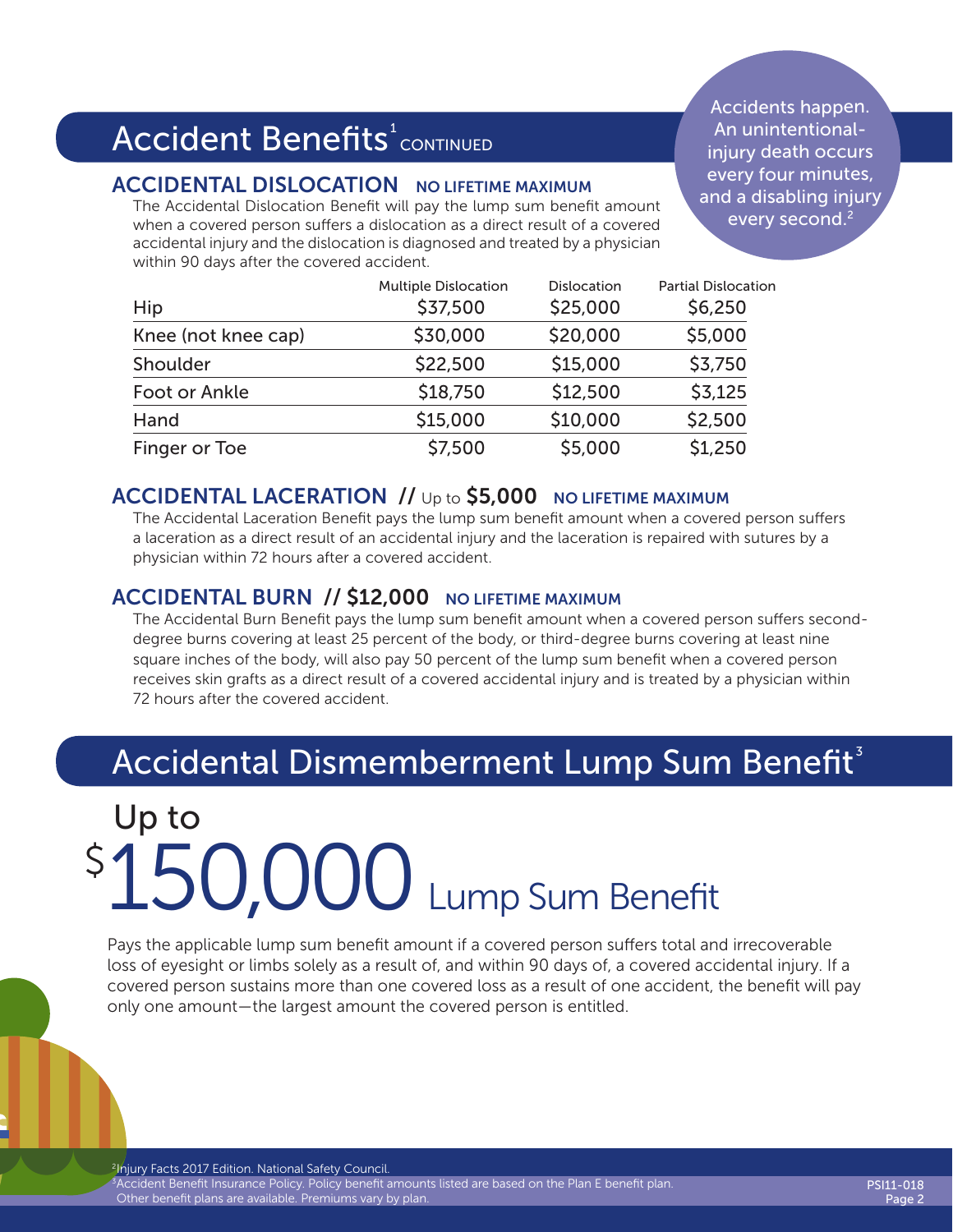## Chronic Illness Benefits<sup>4</sup>

### The benefits listed below increase by 5% every year for 20 years.

## \$ 50,000 Grows to \$ 100,000 in 20 Years

ALZHEIMER'S BENEFIT // Pays the Alzheimer's Lifetime Benefit amount if a covered person is diagnosed by a physician with Alzheimer's disease and such person, as a result of Alzheimer's, is confined to a licensed nursing facility for at least 60 days.

The outof-pocket costs to the family add up to an average of \$9,970 per year for an Alzheimer's patient.<sup>5</sup>

## \$ 100,000 Grows to \$ 200,000 in 20 Years

PERMANENT PARALYSIS // Pays the Permanent Paralysis Lifetime Benefit amount when a covered person is diagnosed with permanent paralysis.

## \$ 100,000 Grows to \$ 200,000 in 20 Years

COMA // Pays the Coma Lifetime Benefit amount when a covered person has been in a coma for a period of 30 consecutive days.

## \$ 25,000 Grows to \$ 50,000 in 20 Years

**END-STAGE RENAL FAILURE //** Pays the End-Stage Renal Failure Lifetime Benefit amount when a covered person is diagnosed with end-stage renal failure as a result of sickness or disease.



PSI11-018 Page 3

<sup>4</sup>Chronic Illness Benefit Rider. Benefits decrease by half at age 70. Policy benefit amounts listed are based on Plan E benefit plan. Other benefit plans are available. Premiums vary by plan. 52014 Alzheimer's Disease Facts and Figures. Retrieved from https://www.alz.org/downloads/Facts\_Figures\_2014.pdf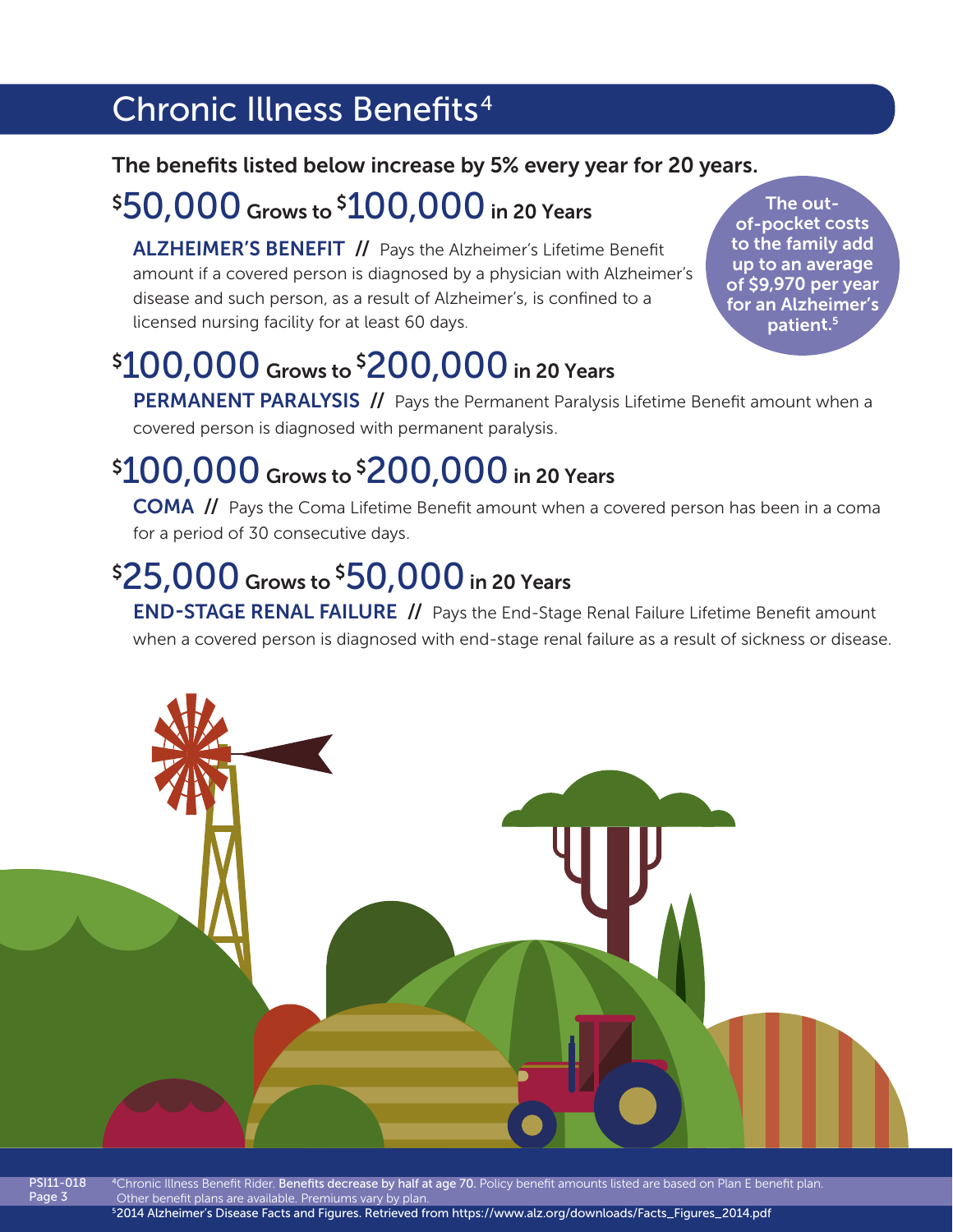### Transplant Benefits<sup>6</sup>

### The benefits listed below increase by 5% every year for 20 years.

### \$ 100,000 Grows to \$ 200,000 in 20 Years

HUMAN ORGAN TRANSPLANT // Pays the Organ Transplant Lifetime Benefit amount if a covered person is the recipient of a human organ transplant because the organ can no longer adequately function, causing a covered person to be at greater risk of death.

## \$ 50,000 Grows to \$ 100,000 in 20 Years

**STEM CELL TRANSPLANT //** Pays the Stem Cell Transplant Lifetime Benefit amount if a covered person is the recipient of a human stem cell transplant. This benefit is not payable for the harvesting of peripheral blood cells or stem cells and subsequent reinfusion.

## \$ 50,000 Grows to \$ 100,000 in 20 Years

**BONE MARROW TRANSPLANT // Pays the Bone Marrow Transplant Lifetime Benefit** amount if a covered person is the recipient of a bone marrow transplant. This benefit is not payable for the harvesting, storage and subsequent reinfusion of bone marrow from the recipient.

## \$ 50,000 Grows to \$ 100,000 in 20 Years

**DONOR BENEFIT //** Pays the Donor Benefit amount when a covered person is the recipient of a transplant.

## Hospital Confinement Benefits<sup>®</sup>

# \$5,000 Lump Sum Benefit

### HOSPITAL CONFINEMENT LUMP SUM BENEFIT

Pays the lump sum benefit amount when a covered person is confined in a hospital for at least 18 hours as an inpatient due to a sickness or injury. Benefit is payable once per hospital confinement period. NO LIFETIME MAXIMUM

### GUARANTEED PURCHASE OPTION

When your policy has been in force for three years, we will offer you an option to increase your Hospital Confinement Lump Sum Benefit amount by 15 percent of its original benefit amount. Additional premiums will apply.

| <b>Anniversary Year</b> | <b>Starting Benefit Amount</b> | <b>GPO Benefit Amount</b> | <b>Total Benefit Amount</b> |
|-------------------------|--------------------------------|---------------------------|-----------------------------|
| 3rd Year                | \$5,000                        | <b>\$750</b>              | \$5,750                     |
| 6th Year                | \$5,750                        | \$750                     | \$6,500                     |
| 9th Year                | \$6,500                        | \$750                     | \$7,250                     |

6Chronic Illness Benefit Rider. Benefits decrease by half at age 70. Policy benefit amounts listed are based on the Plan E benefit plan. Other benefit plans are available. Premiums vary by plan.

7Organ Donation Statistics. U.S. Department of Health & Human Services. Retrieved on May 26, 2015, from http://www.organdonor.gov/about/data.html. 8Hospital Confinement Lump Sum Benefit Insurance Policy. Policy benefit amounts listed are based on the Plan E benefit plan. Other benefit plans are available. Premiums vary by plan. PSI11-018 Page 4

On average, 79 people receive organ transplants each day. $^7$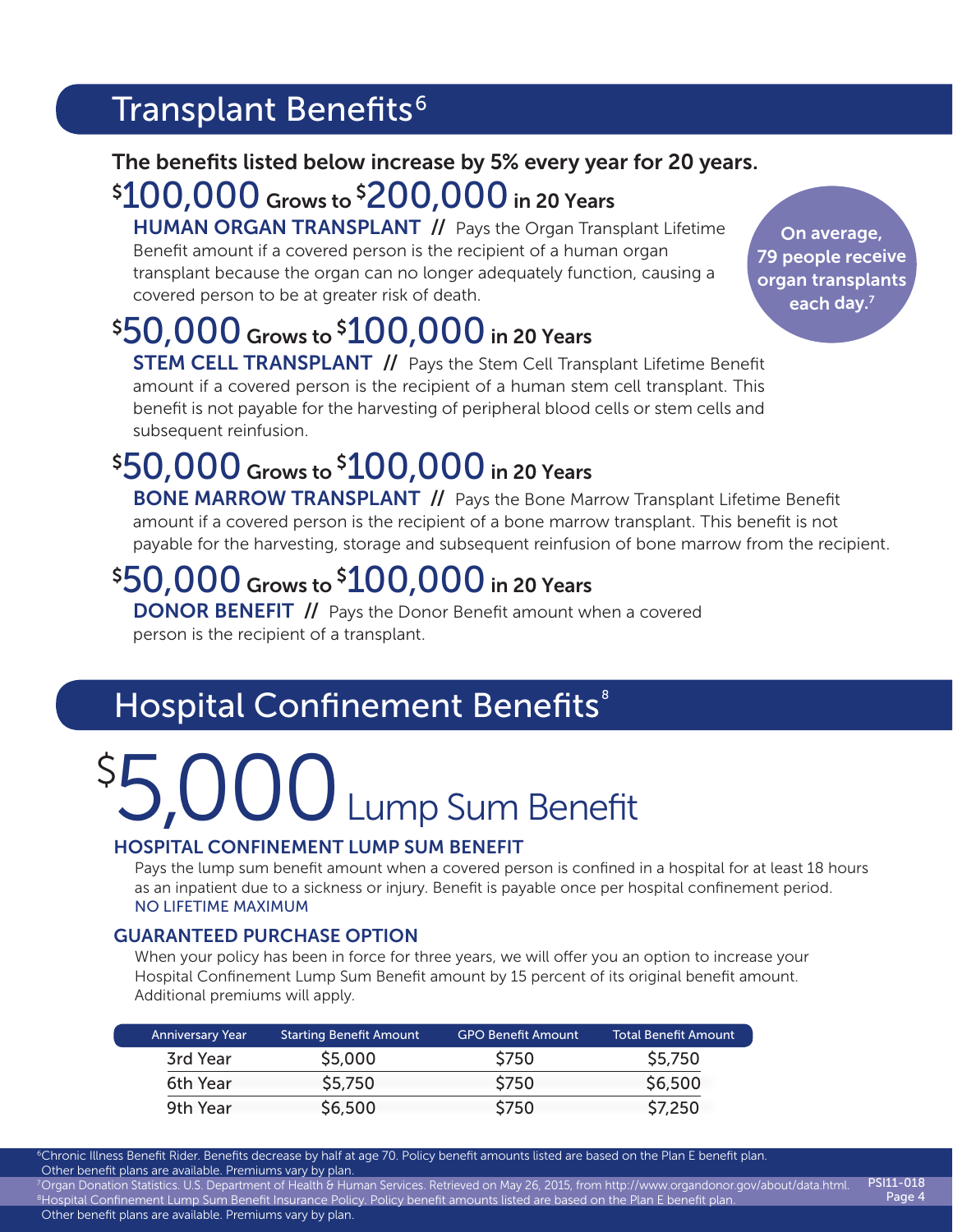### Wellness Benefit<sup>9</sup>

### HEALTHY SCREENING AND DIAGNOSTIC TESTING \$100 per covered person/calendar year

Pays a lump sum benefit amount for diagnostic tests, such as mammograms, CAT scans, MRIs and many blood tests. Benefit payment is limited to one test per calendar year per covered person.

### HEALTHY LIFESTYLE \$50 per covered person/calendar year

Pays a lump sum benefit amount if a covered person undergoes a physical examination by a physician or for participation in a healthy lifestyle program, such as a gym membership, weight-loss program or smoking cessation program. Benefit payment is limited to one program per calendar year per covered person (age 18 or older).

### ALTERNATIVE CARE BENEFIT \$50 per covered person/24 visits per lifetime

Alternative care is limited to yoga, meditation, relaxation techniques, Tai Chi, acupuncture, therapeutic massage or nutritional counseling. Pays benefit amount for alternative care prescribed by a physician. Limited to once per month for a lifetime maximum of 24 visits per covered person.

### PHYSICIAN OFFICE VISIT \$50 per visit/4 visits per covered person per calendar year

NO LIFETIME MAXIMUM Pays benefit amount for a physician's office visit each day that a covered person receives outpatient treatment from a physician due to a covered injury or sickness.

## Accidental Injury Emergency Room Benefit<sup>10</sup>

### \$1,500 per visit/4 visits per covered person per calendar year NO LIFETIME MAXIMUM

Pays benefit amount for services provided in a hospital emergency room due to an accidental injury. Limited to four emergency room treatments per calendar year.

## Accidental Medical Benefit<sup>10</sup>

### Up to \$750 for Chiropractic, Dental, Physical Therapy Treatments and/or X-Rays NO LIFETIME MAXIMUM

Pays benefit amount for visits to a chiropractor, dentist, physical therapist or for x-rays received as a result of an accidental injury. Up to six chiropractic and/or physical therapy treatments per accident per covered person, and one dental and/or x-ray benefit per accident per covered person.

## Policy Advantages

- You're paid regardless of any other insurance you may have, and the cash benefits are • Policy pays a lump sum benefit for hospital confinement—with no deductibles or coinsurance required.
- Policy is guaranteed renewable as long as you pay your premiums on time.
- Any hospital in the U.S. may be used.
- Premiums do not increase because you get older.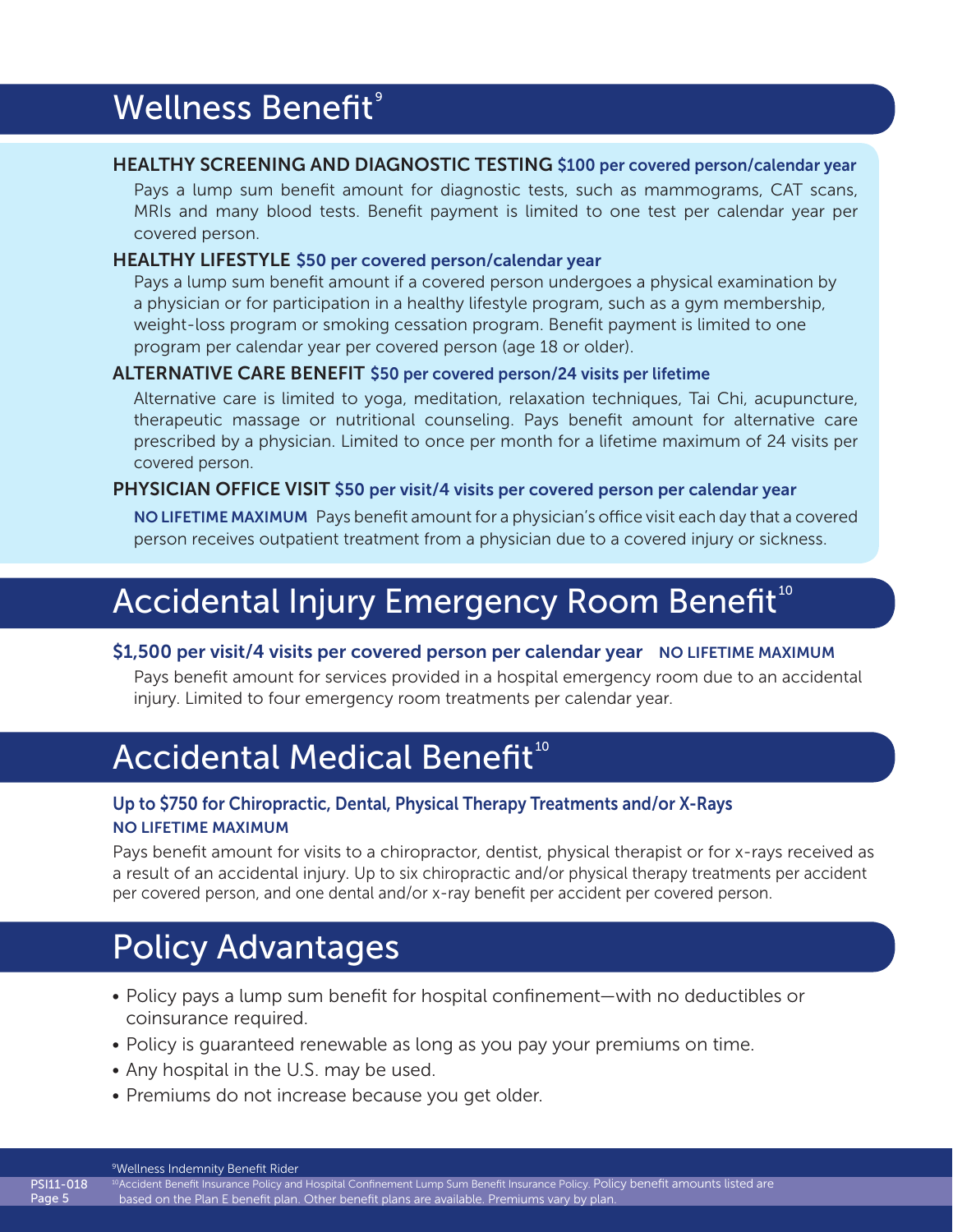### Annual Benefit Example

| Primary Insured Age<br>Premium     |                              |                                                 |                                                    |                                                   |                                                       |                                                         |
|------------------------------------|------------------------------|-------------------------------------------------|----------------------------------------------------|---------------------------------------------------|-------------------------------------------------------|---------------------------------------------------------|
|                                    | <b>PROBABLE BENEFITS</b>     |                                                 |                                                    | <b>POSSIBLE BENEFITS</b>                          |                                                       |                                                         |
|                                    | Screening<br>(1/person/year) | <b>Healthy</b><br>Lifestyle<br>(1/person/year)  | Physician<br><b>Visits</b><br>(Max. 4/person/year) | <b>Accidental Injury</b><br><b>Emergency Room</b> | <b>Accidental</b><br><b>Medical</b><br><b>Benefit</b> | Hospital<br><b>Confinement</b><br><b>Lump Sum Level</b> |
|                                    | \$100                        | \$50                                            | \$50                                               | \$1,500                                           | up to \$750                                           |                                                         |
| Primary Insured                    |                              |                                                 |                                                    |                                                   |                                                       |                                                         |
| Spouse                             |                              |                                                 |                                                    |                                                   |                                                       |                                                         |
| Dependents 18+                     |                              |                                                 |                                                    |                                                   |                                                       |                                                         |
| Dependents<br>Under 17             |                              | N/A                                             |                                                    |                                                   |                                                       |                                                         |
| <b>TOTALS</b>                      |                              |                                                 |                                                    |                                                   |                                                       |                                                         |
| <b>PROBABLE</b><br><b>BENEFITS</b> |                              | <b>POSSIBLE</b><br>$\ddot{}$<br><b>BENEFITS</b> |                                                    | Ξ                                                 | <b>POTENTIAL</b><br><b>BENEFIT EXAMPLE</b>            |                                                         |

Example assumes eligibility for all listed benefits. See limitations and exclusions. Premium payable for the base policy and riders.

## Return of Premium

### AVAILABLE TO APPLICANTS AGES 18 TO 74.11

If you purchased this rider between the ages of 18 and 69, we will return all premiums paid for the policy minus any claims paid to you if you pass away prior to age 80. If rider issue age is 70–74, we will return all premiums paid minus any claims if you pass away within 10 years.

#### AVAILABLE TO APPLICANTS AGE 49 AND UNDER.12

We will return all premiums paid (less any claims paid) every 20 years.

|           | <b>Premium Paid In</b> | <b>Claims Paid*</b> | <b>Refund Amount</b> |
|-----------|------------------------|---------------------|----------------------|
| Example 1 | \$15,000               | \$150,000 Claims    | No Refund            |
| Example 2 | \$15,000               | \$5,000 Claims      | \$10,000             |
| Example 3 | \$15,000               | \$0 Claims          | \$15,000             |

\*Other than Physician Office Visit Benefit or Wellness Benefit

### Policy Options

| Your Age _ |            |            |            |
|------------|------------|------------|------------|
|            | Plan Level | Plan Level | Plan Level |
|            |            |            |            |